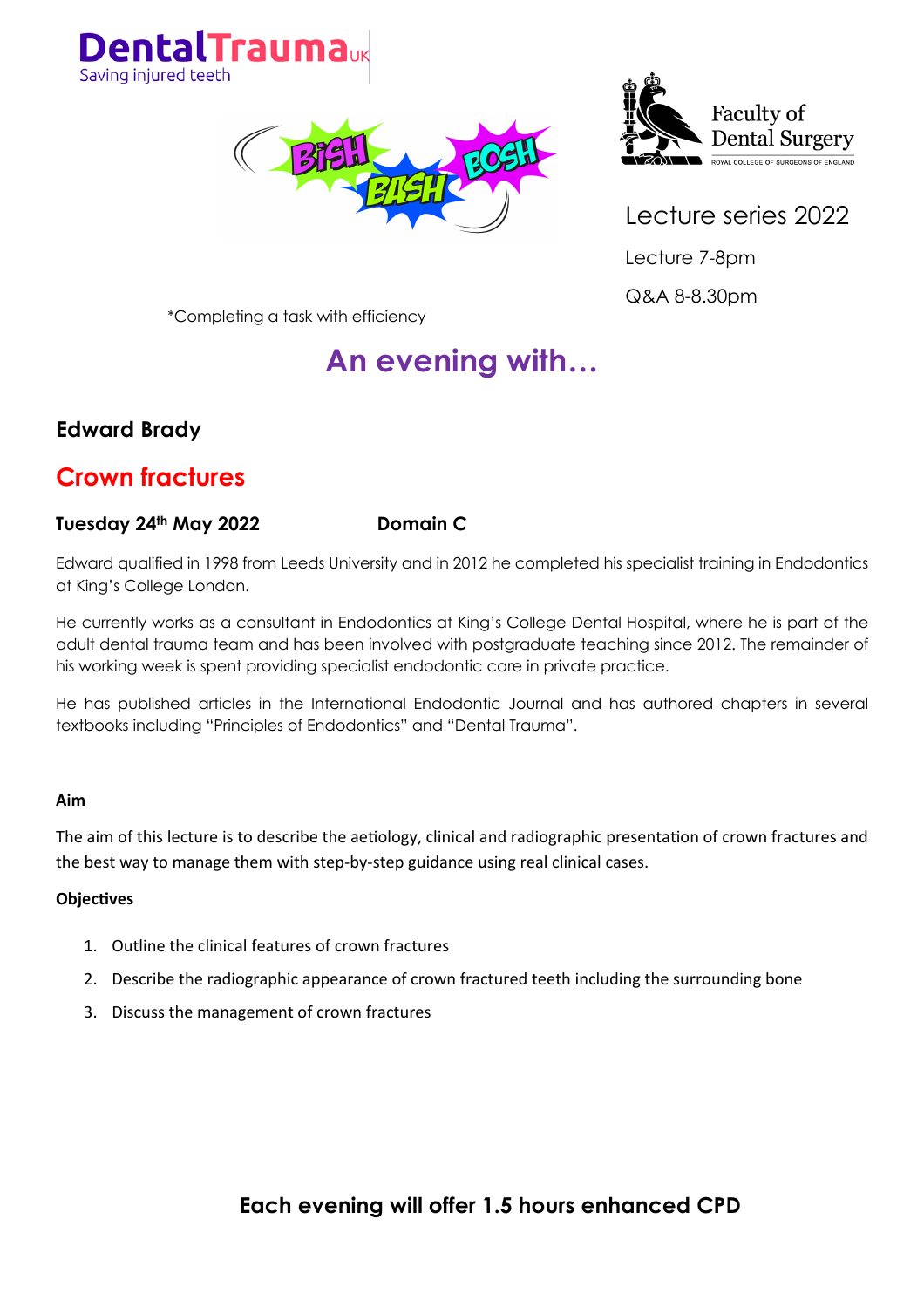





Lecture 7-8pm

Q&A 8-8.30pm

\*Completing a task with efficiency

# **An evening with…**

### **Nectaria Polycarpou**

### **Crown-root fractures**

#### **Tuesday 28th June 2022 Domain C**

Nectaria Polycarpou has been specialist in endodontics since 2003.

She has been part of the Department of Restorative Dentistry and Traumatology at KCH since its inauguration in 2010 and was made a consultant in 2012.

She enjoys all aspects of endodontics and has been involved in the adult trauma service and research as part of a dedicated team at KCH, leading to some well received publications.

She is a member of Dental Trauma UK and has spoken at the DTUK conference in 2016.

Nectaria is heavily involved in postgraduate teaching and has been educational supervisor for the postgraduate endodontic students at KCH since 2020.

She also works part time as an endodontist in private practice.

#### **Aim**

The aim of this lecture is to describe the aetiology, clinical and radiographic presentation of crown-root fractures and the best way to manage them with step-by-step guidance using real clinical cases.

#### **Objectives**

- 1. Outline the clinical and radiographic features of crown root fractures
- 2. Describe the management of crown root fractures
- 3. Discuss different treatment options when managing crown root fractured teeth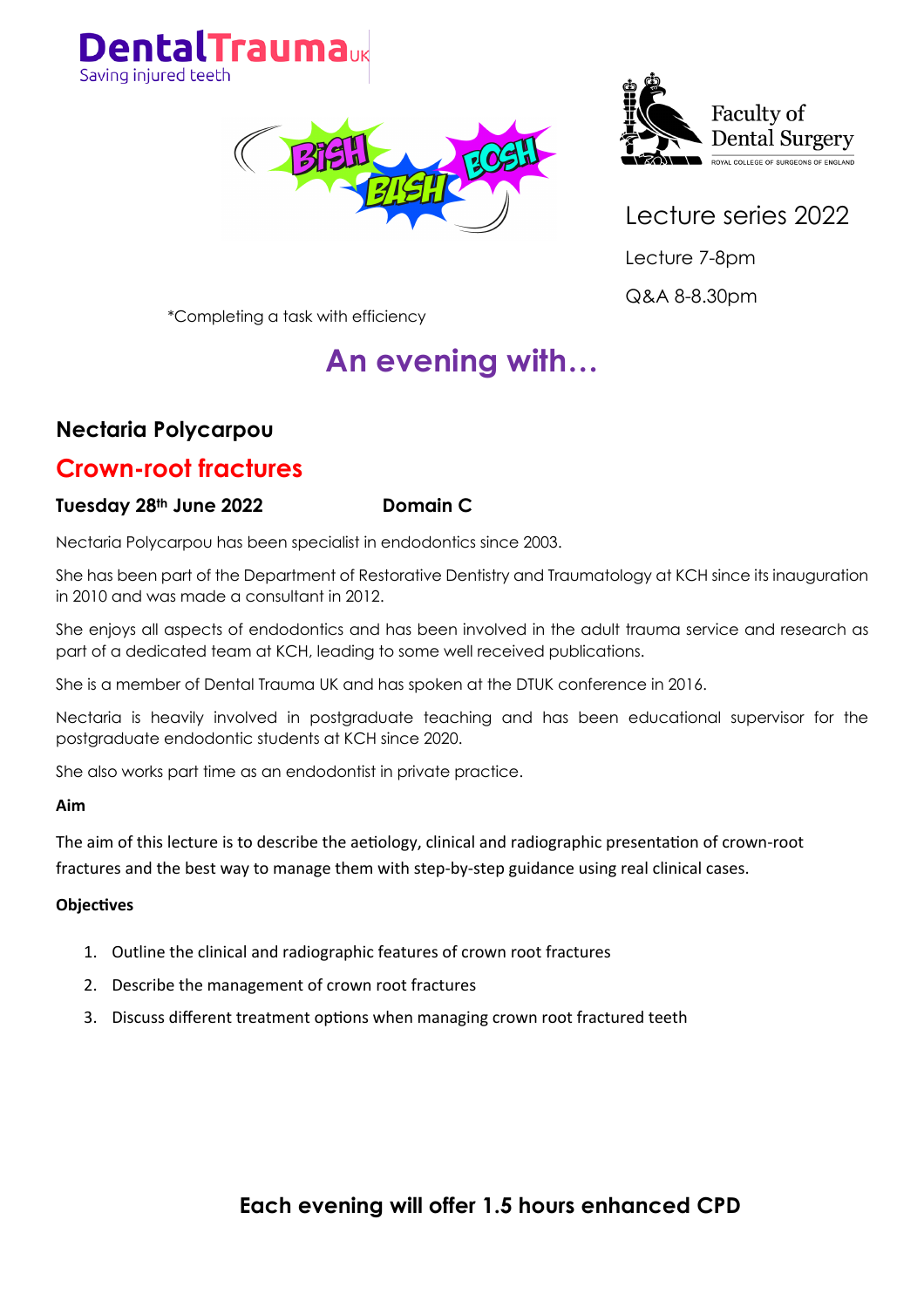





Lecture 7-8pm Q&A 8-8.30pm

\*Completing a task with efficiency

# **An evening with…**

### **Alex Falanga**

## **Root fractures**

#### **Tuesday 26th July 2022 Domain C**

Alex qualified from dental school in 2002 in Rome and moved to the UK in 2004 to work in general dental practice. In 2008 he limited his practice to endodontics and completed his 4 year MClinDent specialist training in 2012 at King's College London. He was awarded the MEndo from the Royal College of Surgeons of Edinburgh.

Until recently Alex was Consultant in Endodontics at King's College Hospital in Denmark Hill, London where he was training and supervising future specialists and consultants at King's College Hospital.

Alex was also a Honorary Clinical Teacher at King's College London and is regional representative for Dental Trauma UK and a study club director for Dentinal Tubules and runs an endodontic referral practice in Norwich.

#### **Aim**

The aim of this lecture is to describe the aetiology, clinical and radiographic presentation of root fractures and the best way to manage them with step-by-step guidance using real clinical cases.

#### **Objectives**

- 1. Outline the clinical and radiographic features of root fractures
- 2. Describe the management of root fractures
- 3. Discuss the healing possibilities of root fractured teeth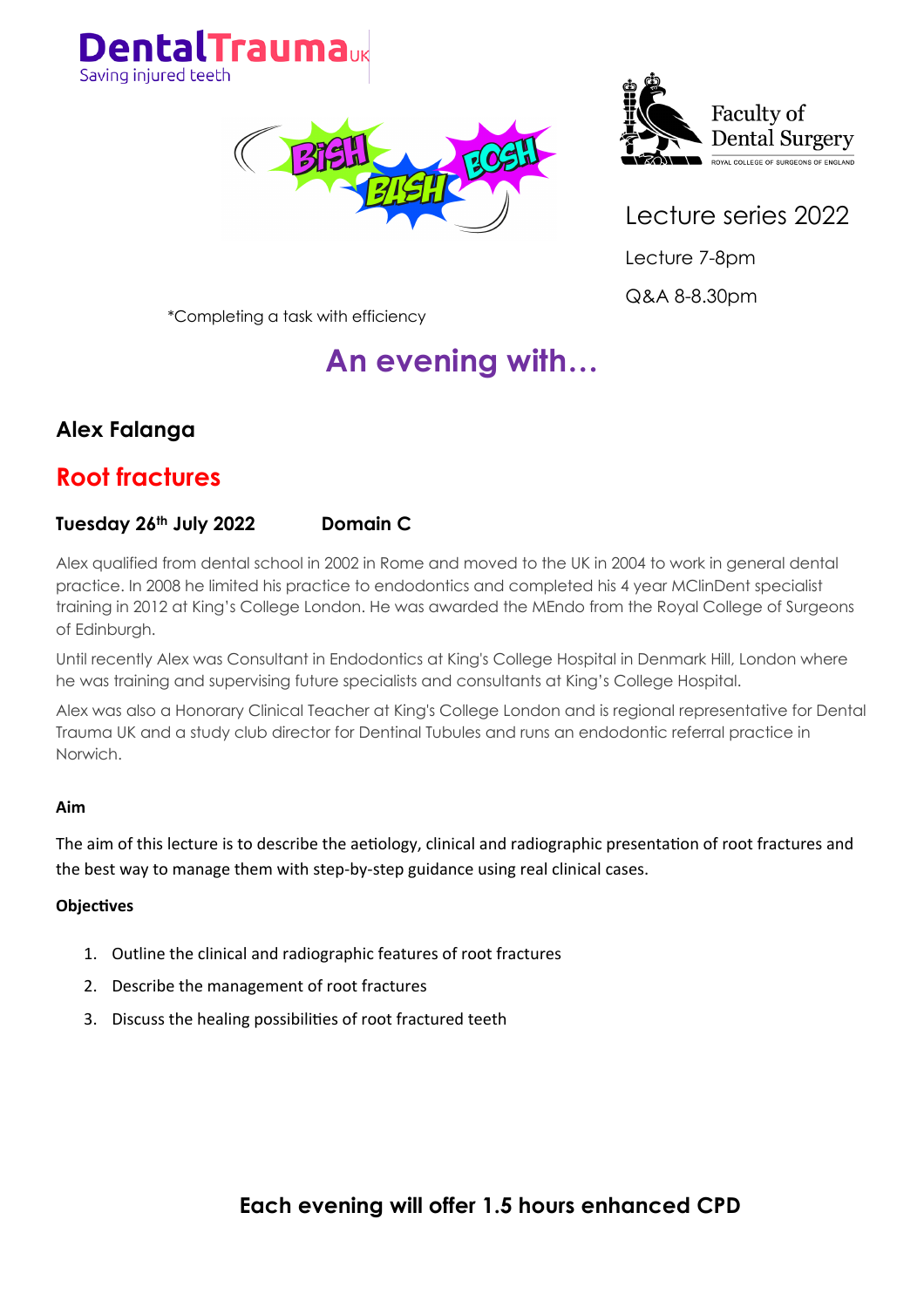





Lecture 7-8pm Q&A 8-8.30pm

\*Completing a task with efficiency

# **An evening with…**

### **Ravi Chauhan**

### **Concussion, subluxation & extrusion**

#### **Tuesday 27th September 2022 Domain C**

Ravi is a GDC registered specialist in restorative dentistry.

Ravi qualified in 2009. He completed his specialist training at King's College Hospital and Msc in Conservative Dentistry at the Eastman Dental Institute.

He currently works at 33 Beaumont Street in Oxford providing specialist restorative dental care.

He is a past Board member of DTUK and has written chapters and articles on the management of traumatic dental injuries.

#### **Aim**

The aim of this lecture is to describe the aetiology, clinical and radiographic presentation of mild-moderate luxation injuries and their management using step-by-step guidance with real clinical cases.

#### **Objectives**

- 1. Outline the clinical features of mild-moderate luxation injuries
- 2. Discuss the clinical and radiographic features of mild-moderate luxation injuries
- 3. Describe the management of mild-moderate luxation injuries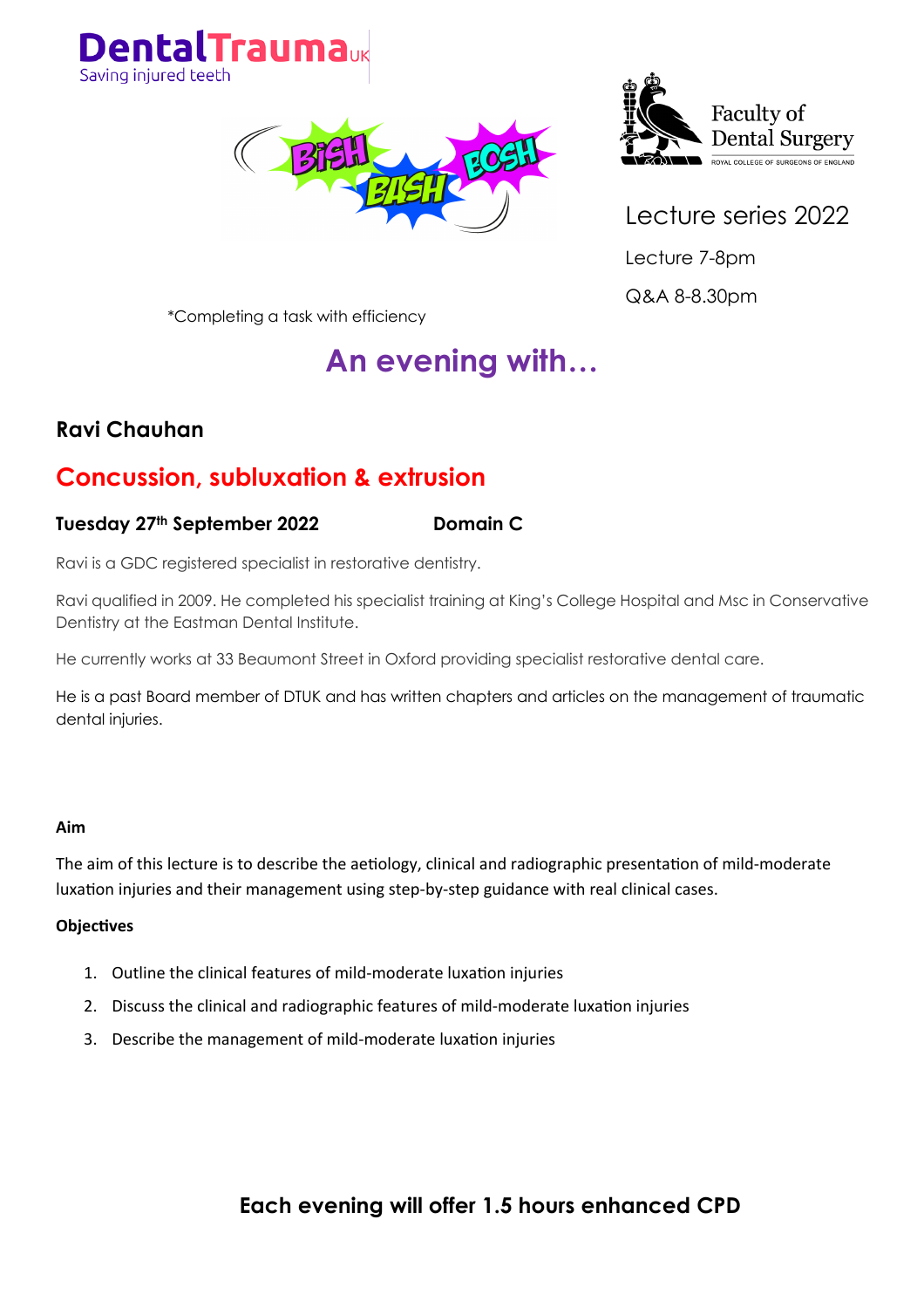





Lecture 7-8pm Q&A 8-8.30pm

\*Completing a task with efficiency

# **An evening with…**

### **Reza Aryafar**

### **Lateral luxation**

#### **Tuesday 25th October 2022 Domain C**

Reza is a Consultant and Specialist in Endodontics at King's College NHS Trust.

He leads the adult dental trauma service at King's and has contributed to several publications on the subject of dental trauma.

He completed his specialist training at King's College London in 2017 and has worked both in specialist practice and at King's college hospital treating patients, supervising postgraduate students and junior staff. He also runs courses for general dental practitioners and foundation dentists to enhance their skills and knowledge in endodontics.

Reza is also involved in teaching and examining of students on endodontic courses.

#### **Aim**

The aim of this lecture is to describe the aetiology, clinical and radiographic presentation of lateral luxation injuries and how they are managed using step-by-step guidance with real clinical cases.

#### **Objectives**

- 1. Outline the clinical features of lateral luxation
- 2. Discuss the clinical and radiographic features of lateral luxation
- 3. Describe the management of lateral luxation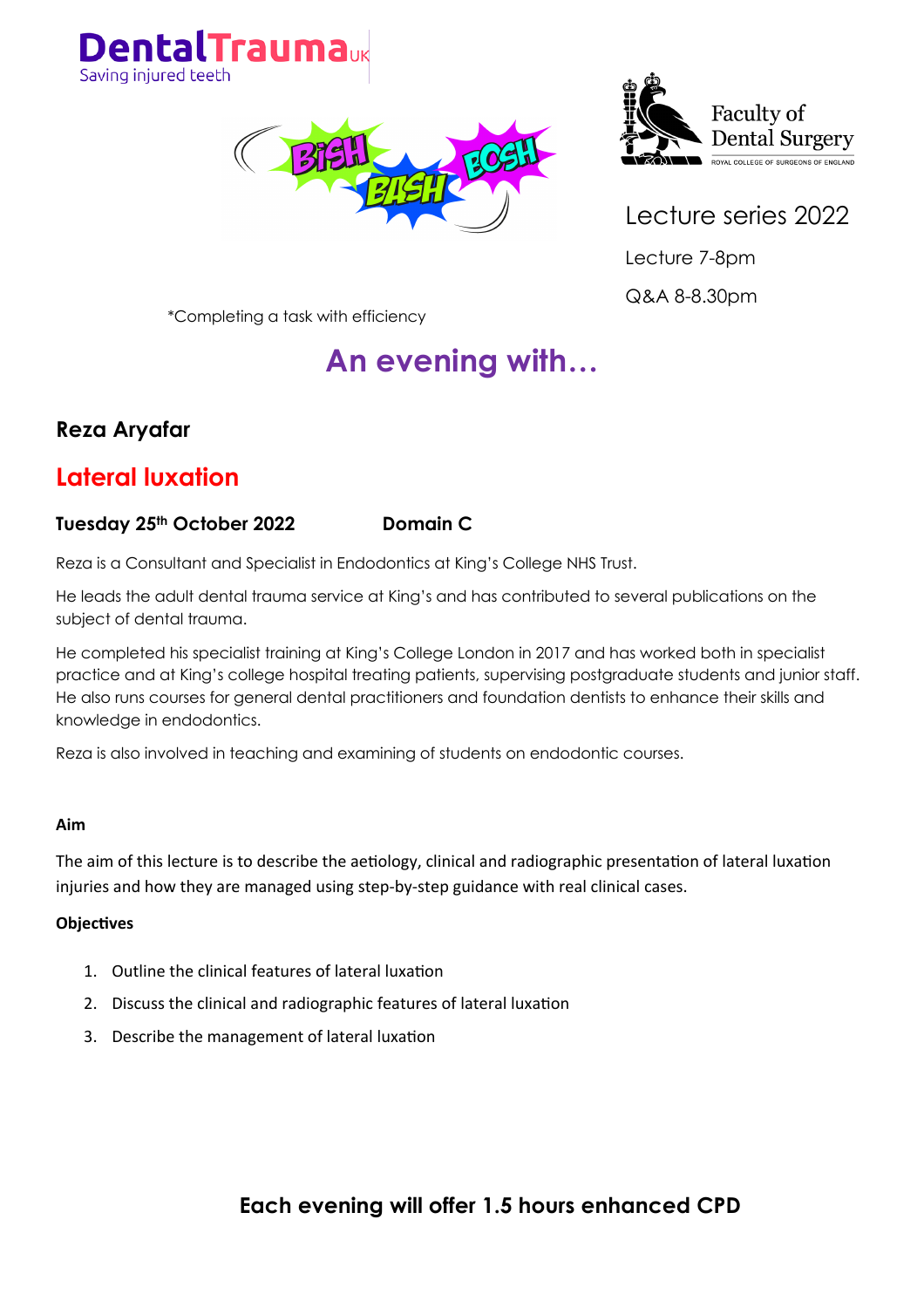





Lecture 7-8pm Q&A 8-8.30pm

\*Completing a task with efficiency

# **An evening with…**

### **Serpil Djemal**

### **Intrusion**

#### **Tuesday 29th November 2022 Domain C**

Serpil is a Consultant in Restorative Dentistry at King's College NHS Trust. She used to lead the adult dental trauma service and has a wealth of experience in the management of dental trauma.

The adult dental trauma team at King's have been involved in treating thousands of traumatised teeth and they have published their experience both in peer-reviewed articles, as well as the book, *Dental Trauma: A practical guide to diagnosis and management* which was published in 2021.

She is founder chair of Dental Trauma UK and is an enthusiastic speaker.

#### **Aim**

The aim of this lecture is to describe the aetiology, clinical and radiographic presentation of intrusive luxation injuries and how they are managed using step-by-step guidance with real clinical cases.

#### **Objectives**

- 1. Outline the clinical features of intrusive luxation
- 2. Discuss the clinical and radiographic features of intrusive luxation
- 3. Describe the management of intrusive luxation